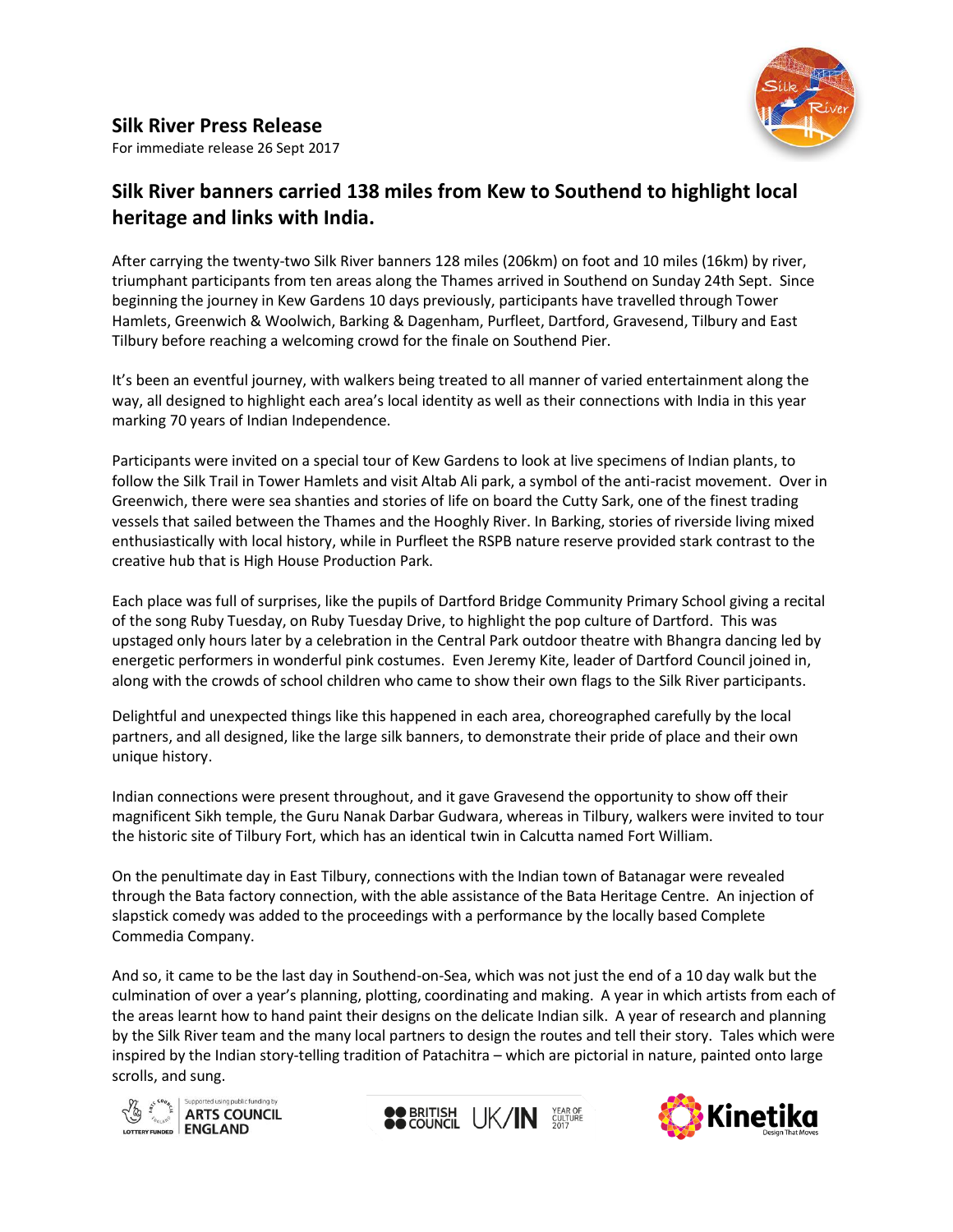

So, in fitting style, Silk River walkers conquered the world's longest pleasure pier, and the project was given a rousing finale by the Mudlarks Choir and, after a speech by the local Mayor and a ceremony by the Hindu Association of Southend, the banners were waved off on the paddle steamer Waverley, the last sea-going paddle steamer in the world.

Speaking to all the Silk River partners that have made this project possible, Ali Pretty (Artistic Director) said: *"We created beautiful artworks that reflected our communities and connected us to each other. You gave us at Kinetika, our fellow walkers and our audiences a fabulous day in each place. From small seeds sown at Kew Gardens we walked for 10 days and 128 miles later we emerged at the end of the longest pier in the world in Southend carrying 22 x 6m silk scrolls where we were sent off with blessings and a song to board The Waverley sailing all the way back up the Estuary alighting at Tower Bridge – amazing!* 

*Thanks to each and every one of you for your invaluable contribution to what has become an extraordinary project. I am very happy that we have nurtured a Silk River network along the Thames, one which celebrates and embraces the diversity of our population and in particular in 2017 our UK cultural connection with India.*

*We still have a fair few more miles to go - Diwali in Trafalgar Square, the exhibition at Kew Gardens and of course the 12-day journey along the banks of the Hooghly - that will continue to strengthen this foundation and extend to our partners in West Bengal.*

*If we can do this, then we can do more! It's feels very empowering and I'd like to think that we can be proud to demonstrate that artists and arts projects such as Silk River really do have a role to play in shaping our futures. Thank you for that, it's an incredible gift."*

The walk might be over, but the beautiful banners will be appearing again at the following UK events:

- Sunday 15<sup>th</sup> Oct Diwali Celebration Trafalgar Square
- Sunday 22<sup>nd</sup> Oct to Friday 27<sup>th</sup> Oct Exhibition at Botanic Gardens Kew
- Thurs 16th Nov Exhibition, workshop and reprise performance of the Tower Hamlets walk 'from Street to Stage' at the Brady Centre, as part of 'A Season of Bangla Drama'.

This is followed by the culmination of the whole project, a culture and heritage inspired walk along the Hooghly River in West Bengal 6-17th December. More info about this, and the whole project can be found on the project website: [www.silkriver.co.uk](http://www.silkriver.co.uk/)

Silk River has been developed and delivered by Kinetika in the UK and Think Arts in India along with an international team of artists, writers and photographers and is supported by Arts Council England, British Council, Royal Botanic Gardens Kew, Tower Hamlets Council, Royal Borough of Greenwich, Creative Barking & Dagenham, Thurrock Council, Dartford Council, Kent County Council, Gravesham Council, Southend-on-Sea Borough Council, Metal, Royal Opera House Thurrock Trailblazers programme, Bath Spa University and the Long Distance Walkers Association London Group. It has featured as part of the Totally Thames festival, organised by the Thames Festival Trust, and the UK/India 2017 season curated by the British Council.

Ends.





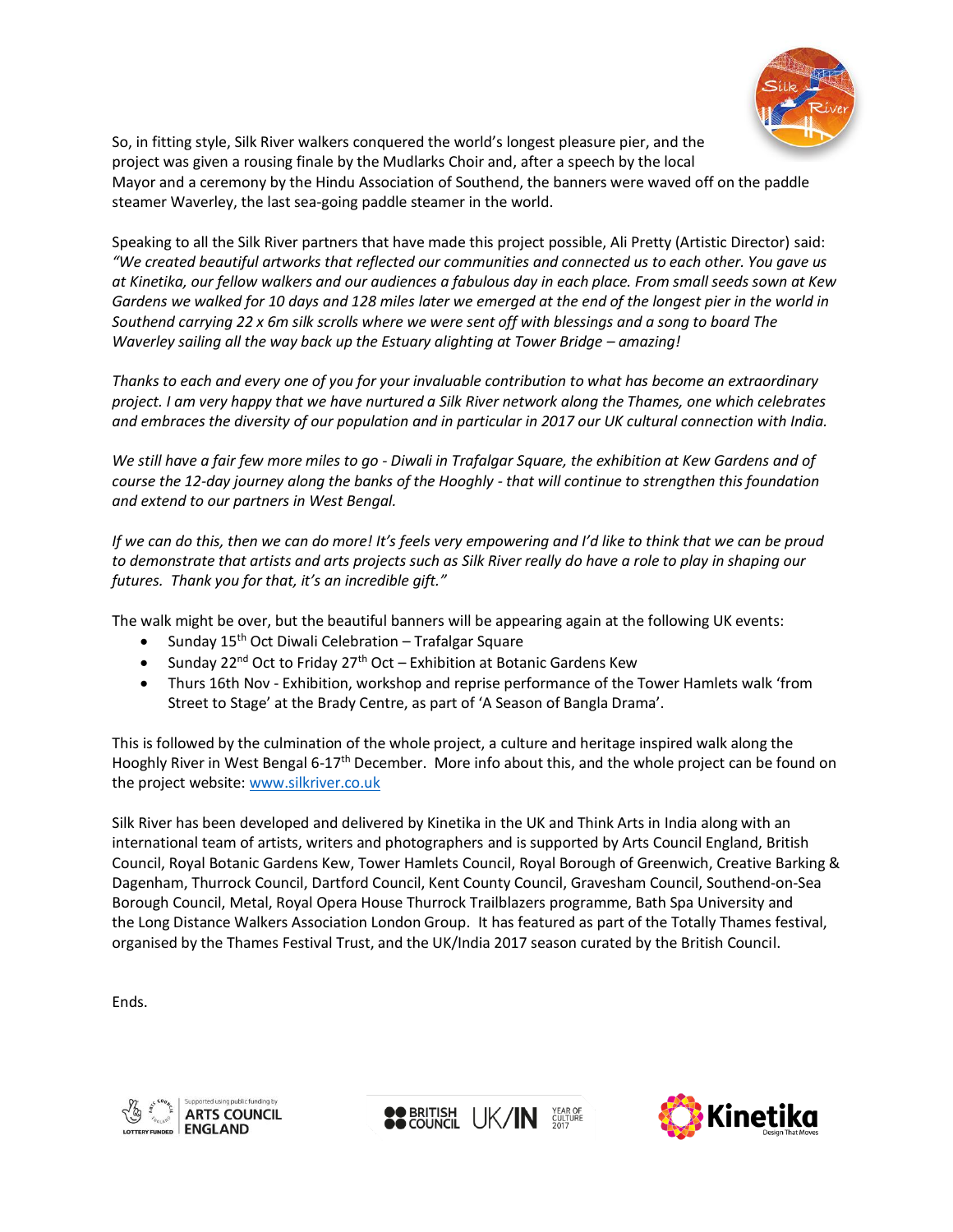

# **Notes to the Editor**

More details about the Silk River walks:

- Silk River website: [www.silkriver.co.uk](http://www.silkriver.co.uk/)
- UK Walks: <http://www.silkriver.co.uk/UK-walks/>
- India Walks: <http://www.silkriver.co.uk/india-walks/>

#### **Facebook**

<https://www.facebook.com/silkriverkinetika/>

**Twitter** #SilkRiver <https://twitter.com/SilkRiver2017>

**Instagram** #SilkRiver <https://www.instagram.com/kinetikapeople>

# **About Silk River**

**[www.silkriver.co.uk](http://www.silkriver.co.uk/)**

Silk River is an ambitious project which explores the unique relationship between London and Kolkata through artistic exchange between communities along the Thames Estuary and India's Hooghly River. Kinetika's Artistic Director Ali Pretty, with associate Artistic Director Ruchira Das (Think Arts, India) and an international team of artists, writers and photographers, will capture and interpret the experience of journeying along these two mighty rivers.

Working in 20 locations from Murshidabad to Batanagar (Hooghly) and Royal Botanic Gardens Kew to Southend (Thames) to reinterpret a shared heritage, Kinetika's Silk River will raise cultural awareness of the Indo-British relationship through engaging diaspora communities who live alongside both rivers.

Silk River culminates along the Thames between 15-24 Sept and along the Hooghly 7-17 Dec 2017 with two river walks where the stories of the 20 locations will be revealed to local, national and international audiences through the showing of 20 giant hand-painted Bengali silk scrolls and accompanying performances.

#### **Silk River Walk London took place 15-24 Sept 2017**

<http://www.silkriver.co.uk/UK-walks/>

- Fri 15th Royal Botanic Gardens Kew
- Sat 16th Tower Hamlets
- Sun 17th Greenwich
- Mon 18th Barking and Dagenham
- Tues 19th Purfleet
- Weds 20th Dartford
- Thurs 21st Gravesend
- Fri 22nd Tilbury
- Sat 23rd East Tilbury
- Sun 24th Southend